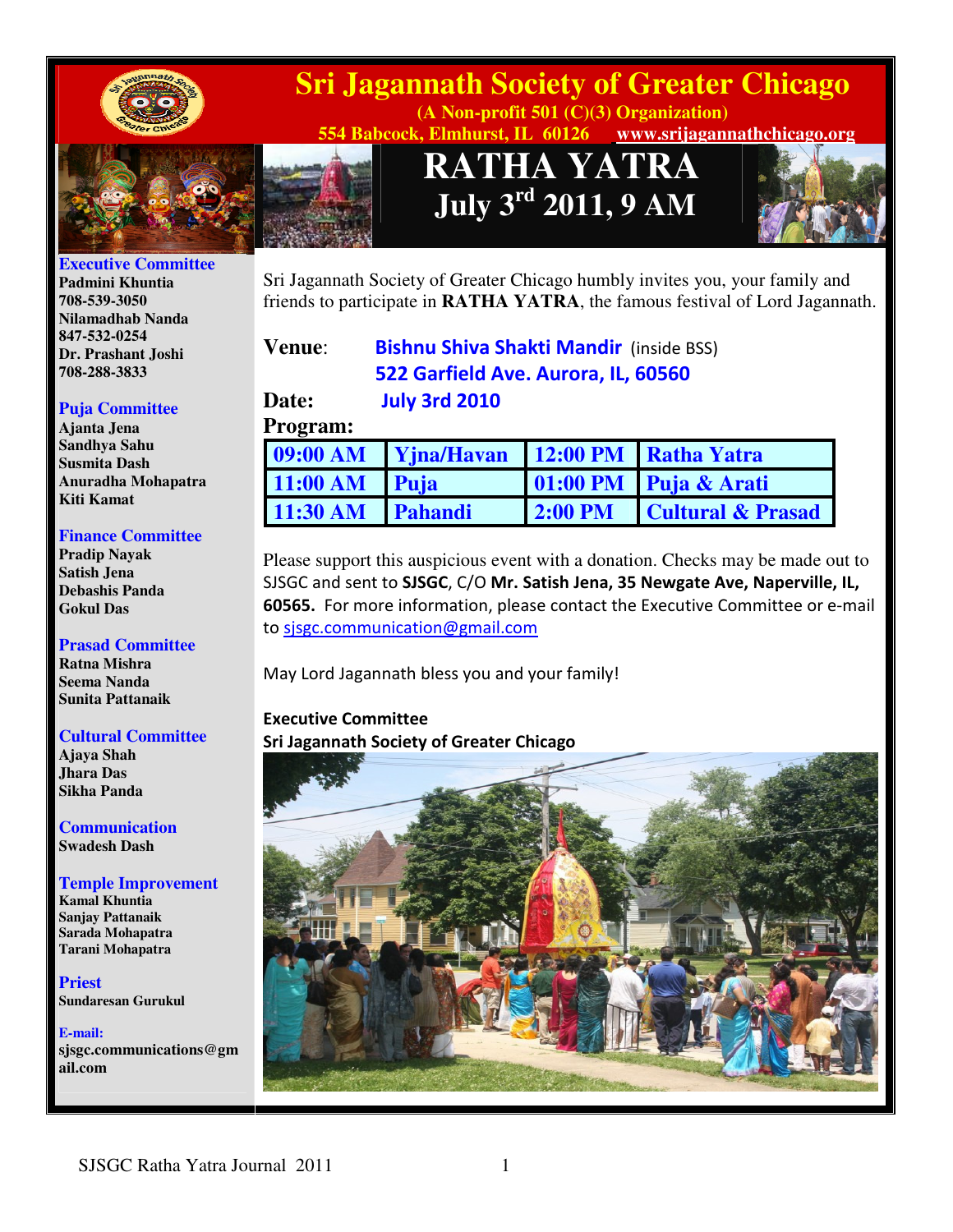

### **Swami Adyananda Saraswati**

Message

Dear Divine Self,

Adorations.

I am very delighted to welcome all of you to the celebration of the famous chariot festival, Ratha Yatra of Lord Jagannath, the Lord of the Universe. Every year, the festival of Purushottam Kshetra (Puri, Orissa, India) has attracted hundreds of thousands of people from India and abroad, irrespective of caste, creed and religion.

Shri Jagannath is the symbolic form of all-pervading infinite consciousness, truth absolute and bliss absolute Brahman described in the Upanishads. He is the supreme solace and savior of countless devotees around the world. Since time immemorial, His magnificent shrine at Puri, one of the four major dhamas of Hinduism has been the most sacred center of pilgrimage. And his worship symbolizes and upholds one of the greatest spiritual and cultural heritages of the world. Devotees are overwhelmed by the sight (darshana) of Lord Jagannath in the chariot. Hindus believe that even a glimpse of Lord Jagannath on His chariot liberates one from the cycle of birth and death. Lord Jagannath grants spiritual liberation (mukti) and material prosperity to devotees.

I hope that the Rath Yatra celebration will create the spirit of universal brotherhood, integrity, harmony, egoless cooperation and love for one another and force out the negative thoughts of envy and hatred in all of you. Let Lord Jagannath bless all of you. Let all be protected from the problems of worldly affairs under the great umbrella of Lord Jagannath.

Hari Om Tat Sat

**Swami Adyananda Saraswati** Chicago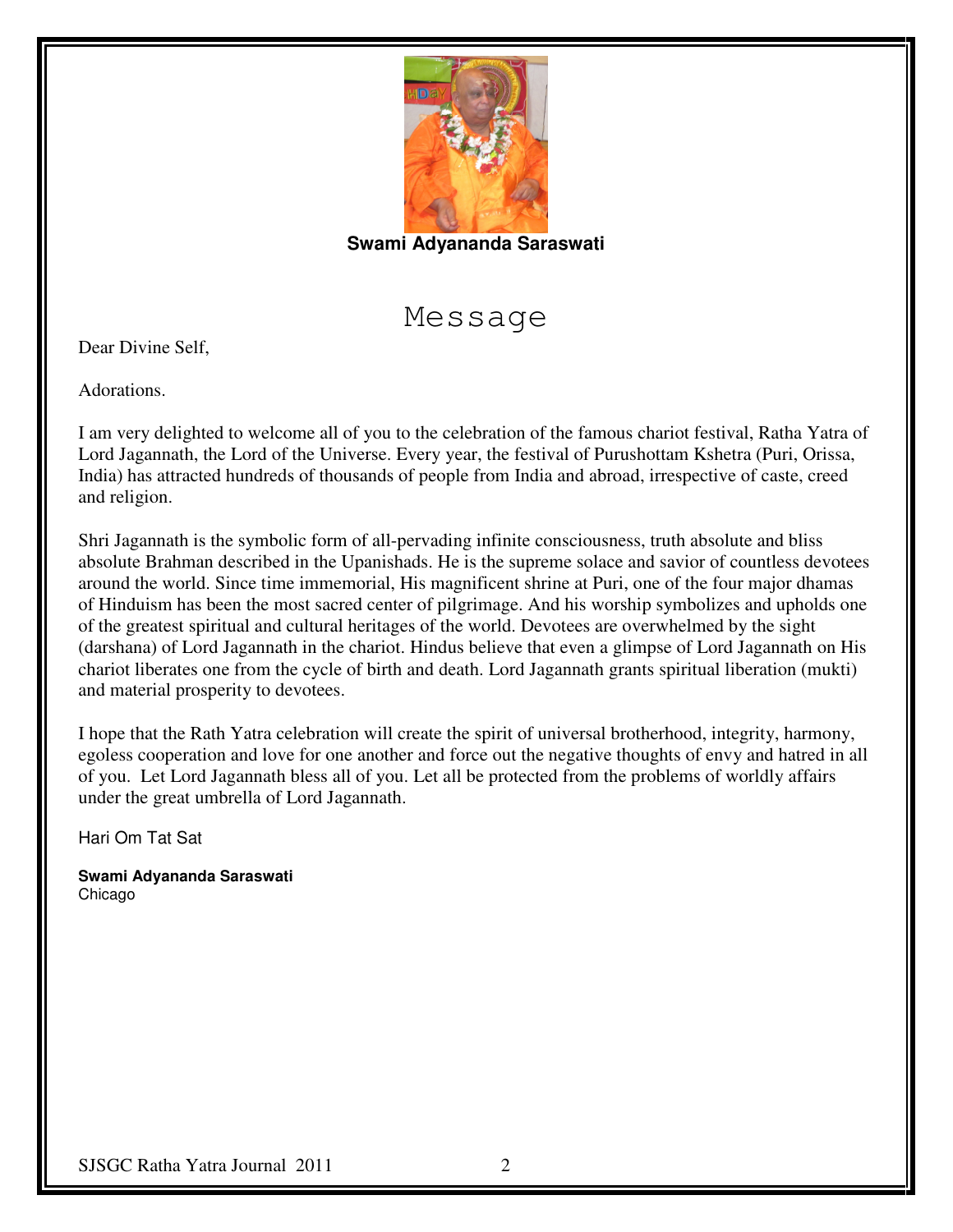

# **Sri Jagannath Society Of Greater Chicago**  MESSAGEs



Padmini Khuntia

Lord Jagannath a mysterious God. Unfinished, yet Infinite. Made out of wood that's why he is called "Mahadaru". The Indian Ocean called Bay of Bengal near where his abode is called "Mahodadhi" and his Prasad is called Mahaprasad. That means everything about this mystical God without any limbs starts with the divine word " Maha" means Mega. According to the history there are evidence all the world renowned saints and celebrities have visited the "Mahadaru Parambrahma" at Puri at least once in their lifetime. The puja procedure followed at the Sri Mandira of Puri is very unique and rigid. Fortunately, with the grace of the Lord; it has been possible to maintain over one thousand year of religious tradition & heritage. The festival of the Lord called the world famous Ratha Yatra have been a symbol of Faith and devotion. It is definitely beyond any human perception to imagine the infinite Power of the Brahma. It is our great fortune and the good karma from the past life to be at the service of Lord of the Universe.

Humbly, at the lotus feet of the Lord Jagannath.



Nilamadhab Nanda

I congratulate and thank all the devotees and supporters of Sri Jagannath Society of Greater Chicago for celebrating Ratha Yatra for the 6th year. We have come a long way to establish Lord Jagannath in Chicago land. Year 2010 has been a remarkable year for SJSGC with the "Mahapratistha" of Lord Jagannath, introduction of many festivals, and approval of non-profit status to SJSGC. I'm glad to say that over time the number of devotees and visitors has increased, we have been able to meet the current operational needs. But no place for complacency, there is a long way to go. I deeply appreciate all the devotees for their **Devotion, Dedication, Determination**, and **Donation**. These are the four pillars for our success; this and the blessings of Lord Jagannath will help us reach our goal of having a Sri Jagannath temple.

Ratha Yatra is a unique show of true love, respect, joy, and unity between Lord Jagannath and His devotees. This culture is a precious gift to the entire world. Let the blessing of Lord Jagannath be with us and strengthen us always. *"*Jagannath Swami Nayana Patha Gami Bhava tu me*"* 



It is a great pleasure to celebrate the world famous Ratha Yatra in Chicago land. I commend all the devotees and supporters of Sri Jagannath Society of Greater Chicago for making this success year over year. Ratha Yatra teaches us the sense of equality in front of Lord Jagannath. On this occasion I thank all the supporters of SJSGC and wish them all success with the blessings of Lord

Prashant Joshi



It ia my utmost pleasure and privilege to extend to you the warmest greetings on the occasion of "Prana pratistha" of Lord Jagannath, Lord Balabhadra, Devi Subhadra, Sudarshan and other deities at Bharat Sevashram Sangha in the year 2010. I consider myself very fortunate to be part of this most auspicious undertaking.

Ajanta jena

Lord Jagannath is all encompassing, all pervading, Supreme Lord of the Universe. He is the Shiva,the Sakti,the Brahman, and the Avatari. People of all religious faiths find their own ideas and concepts in the Jagannath culture. The city of Puri is one of the four Dhams of our religion, and the temple of Lord Jagannath is one of the holiest Hindu temples in India. The Jagannath Society of Greater Chicago has finally established the worship of Lord Jagannath in the Chicago area. Every Sunday one family sponsors a special puja to Lord Jagannath and we encourage everyone to come and participate in this celebration. The atmosphere in the temple is blissful, uplifting, and soul touching.

On behalf of the puja committee, I would like to thank all the devotees for their unwavering support, devotion and dedication through out the years. Our goal is to keep the great Jagannath culture alive and pass it on to our future generations. May Lord Jagannath protect and bless all of us.

Jagannath. "Jai Jagannath"!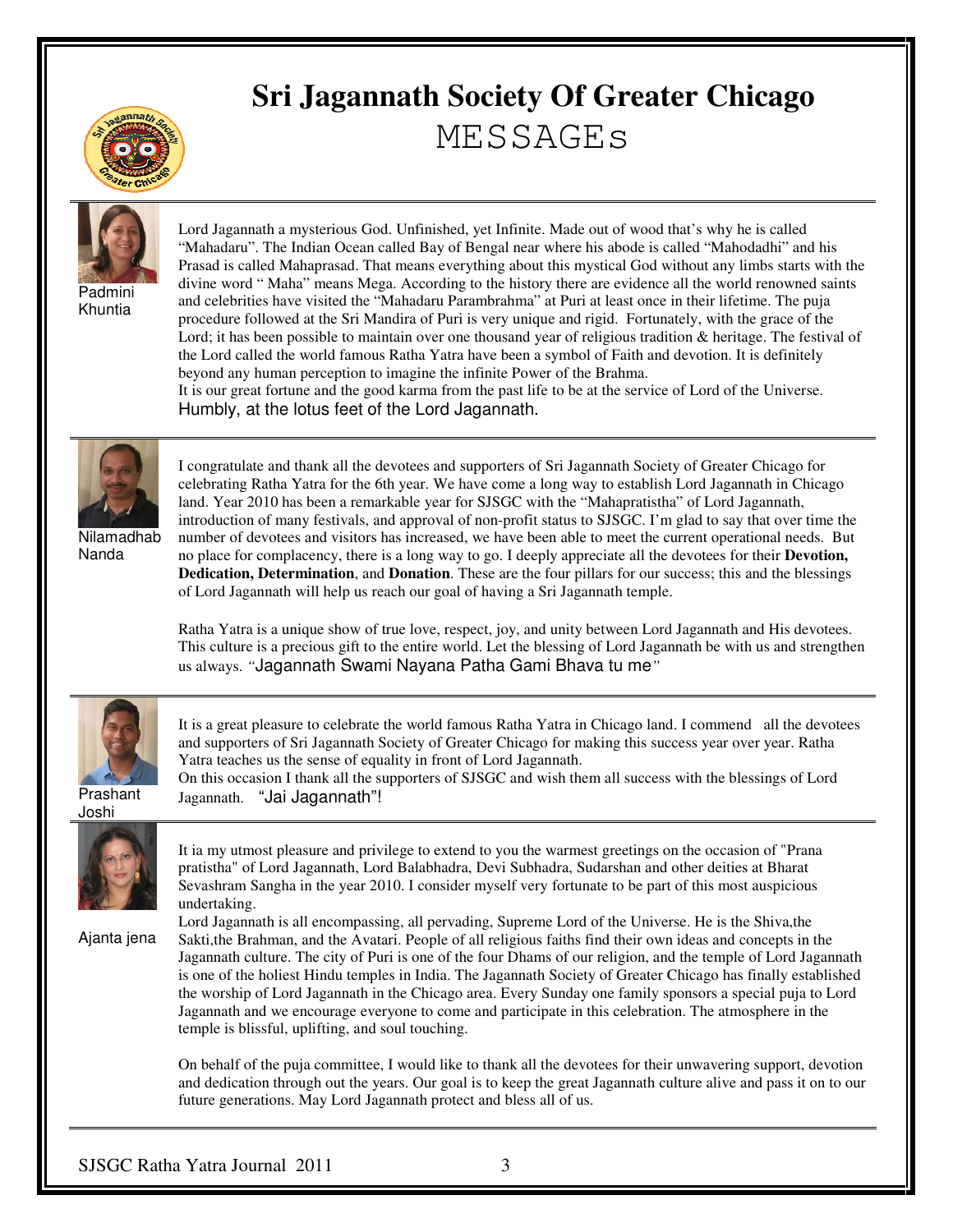# Dasia Bauri – A Self Realized Soul and Devotee of Lord Jagannath

#### **Swami Adyananda Saraswati**

Dasia Bauri was one of the famous non-bramhin devotee of Lord Jagannath. His exact life time is not known. Perhaps he was living at the time of Pachasakha of Orissa in the fourteenth century. He was born of a lower untouchable class of Hindu religion in the village of Baligram near Puri. He was weaver by profession and was maintaining his livelihood by weaving clothes and selling these in nearby market. He was very much content with whatever he received and was very thankful to Lord Jagannath for the gift. Dasia was illiterate and had no knowledge of any scripture. He was getting up very early in the morning and praying Lord Jagannath for his mercy to him. Finishing his daily routine works with bath, he was worshipping Lord Jagannath and started his routine work of weaving. To him the performance of action of weaving was worship to God. He surrendered all his actions to God without any selfish interest and never thought of the profit and loss from his actions. While weaving, he was singing many heart-touching devotional songs glorifying Lord Jagannath, which were composed by him. After day break, he was praying Lord Jagannath with melodious devotional songs and was deeply absorbed in meditation. Besides some evenings, he was attending bhajans (devotional prayers) conducted by the high class Brahmins of his village. One night, he was merged with devotion of Lord Jagannath for long time and heard the voice of Lord Jagannath saying "Das, you are my best devotee. I have created everybody and all are my children. There is no difference of high caste and low caste for me. I am present in everybody's heart."

Once on a chariot festival day (Ratha Yatra), Dasia traveled to Puri with other devotees from his village and reached Puri. On the way, he waited at Balagandi (a place) instead of going all the way to the temple. He was immersed in the thoughts of Lord Jagannath and was cursing himself that due to his birth in low class he was deprived of embracing his beloved Lord in the chariot. With much disappointment he returned to his village. That night he was so much merged with ecstacy and love for Lord Jagannath that Lord Jagannath appeared to him everywhere. He even saw the two eyes of Lord Jagannath in watery gruel and was unable to eat the gruel. He danced again in ecstacy and the villagers gathered on the spot to notice the strange behavior of Dasia and finally confirmed that Dasia was not possessed by any spirit but the love of Lord Jagannath removed his external senses. At the same night, Jagannath appeared to him in his dream and gave him the boon that the Lord will accept his offerings personally. Next morning, Dasia approached a high class brahmin to purchase a coconut in exchange for a newly woven piece of cloth. The Brahmin agreed to his proposal and gave him a coconut. The head priest of his village along with some devotees was going to Puri for darshan and worship of Lord Jagannath. He was also carrying lots of delicious offerings for Lord Jagannath's worship. Dasia entrusted the coconut to the head priest and requested to offer the coconut directly to Lord Jagannath saying "Lord Jagannath, Dasia Bauri of Baligrama has sent the coconut for you. Please accept it." And if he does not accept it from you directly, please return it and give it back to me. Head priest was very much perplexed to take the coconut but could not deny due to sincere devotion of Dasia Bauri. Head priest visited Lord Jagannath at Puri and worshipped the Lord with delicious offerings that he carried with him. Finally he stood in an empty space near Garud Stambha (a sacred pillar inside the temple) holding the coconut in his hand and called Lord Jagannath mentally to accept the coconut of Dasia Bauri. As soon as he uttered the words, the coconut disappeared from his hand and to the great surprise of everyone including the priest of the temple, the coconut was placed in the golden throne (ratna simhasana) of Lord Jagannath. A puja panda (priest) cried out that pieces of coconut shells were falling around there.

After some days Dasia brought a basket of sweet ripe mangoes to offer to Lord Jagannath. Being born in untouchable caste, he had no access to the temple. So he looked at the Nila Chakra (sacred blue wheel) at the top of the temple and prayed Lord Jagannath to accept his offerings of mangoes. As soon as he uttered these words, he had a glimpse of smiling face of Lord Jagannath and the basket of mangoes disappeared quickly. The priest at the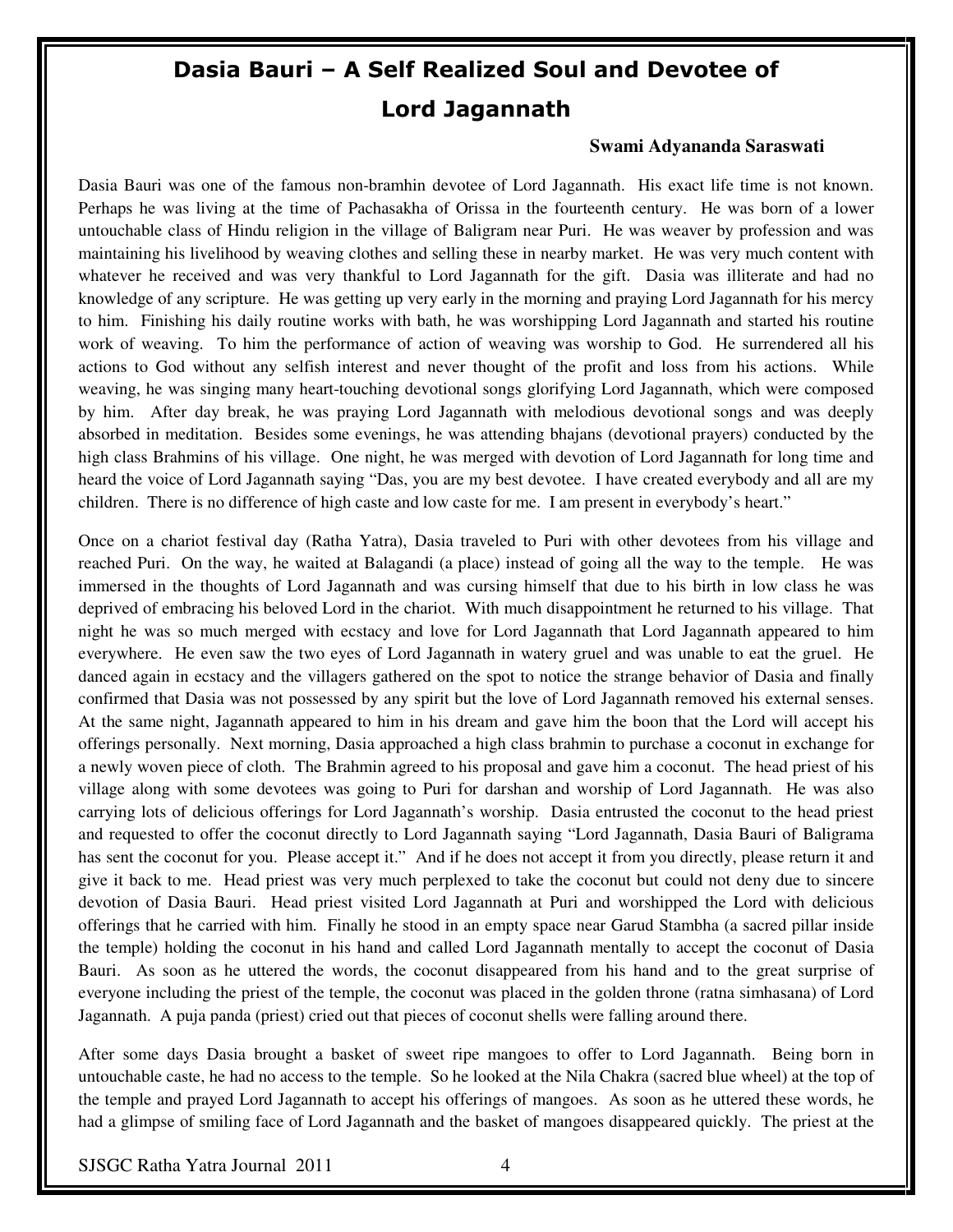temple found mango stones and peels on the altar of Lord Jagannath and Lord's face was smeared with mango juice. Immanent and transcendent became one.

Dasia and Lord Jagannath had many times verbal communications and people observed lots of miracles concerning to Dasia. There was a pond behind his cottage known as Gotha Gadia Pond. One day Dasia called his wife and showed her the reflections of Jagannath, Balabhadra, and Subhadra on the surface of the pond. The pond is still there in that village and the people think of it as a sacred pond. Villagers are not allowed to take bath or to clean the utensils, and also to catch fish. Once a villager caught some fish and found his pot filled with blood. The local people say the pond is protected by the black cobras.

One night Lord Jagannath visited Dasia's house in the disguise of an ordinary traveler and asked for some food to eat. Dasia's wife offered him whatever scraps she could find from the pond and the traveler was satisfied. At the same time the king of Orissa was dreaming that Lord Jagannath was alerting him about the wretched condition of Dasia. Next morning the king arranged to send sufficient food to his house everyday. Also it was king's duty to send the very first Maha Prasad to Dasia's house. His village is now a sacred place to many travels of Orissa and outside.

Dasia Bauri was a self-realized soul in his previous life like King Janak, Jada Bharat, Ramana Maharsi, and Sri Ramakrisna Paramahamsa. He was established in the intuitive knowledge from his very childhood. From the life of Dasia Bauri it was understood that he was performing integral yoga in his daily life. The goal of karma yoga and jnana (knowledge) yoga is one, moksha or self realization or liberation from repeated cycles of birth and death. For jnana yogi, the knowledge is the only path. For karma yogi, action and knowledge both are needed. The performance of actions retains one in the world of duality and multiplicity. Action is produced by ignorance, doership, and desire including raga and dwesha. It binds the individual soul to repeated embodiments. If simple action (karma) is transformed to karma yoga, the action is surrendered to God. The aspirant is performing the action for pleasing his beloved God and here the action is considered as a worship. He is performing actions with the spirit of sacrifice in non-selfish manner. In this way work is performed for antah-karana suddhi for purification of mind, intellect, ego, chitta (subconscious mind). It neutralizes the effects of raga and dwesha and gains the grace of God. The ideal of karma yoga is that his performance of his duty is presented in accordance with the divine plan as a form of worship. The variation in work is like offering different types of flowers to God. This type of worship is going on from early morning of getting up from bed until going to bed at night. The karma yogi is performing his duty being immersed in it out of great joy not out of attachment. The action of karma yoga should be blended with devotion to God. Unless he develops devotion he cannot wipe out the ego completely. Devotion (bhakti) is a mystic technique that can dissolve one's ego. When the wind of actions performed with devotion scatters the clouds of ignorance the light of knowledge streams forth from Brahman. One ego is removed by performing karma yoga blended devotion there is perfect unfoldment of the Truth and the intellectual knowledge is gradually transformed to intuitional knowledge (Para Vidya or Absolute Knowledge) to attain the enlightenment of the Self or Brahman. The aspirant enters Brahman and he becomes Brahman himself. This is known as Self-realization.

In Yoga Vasistha, it is mentioned that Rishi Vasistha was narrating Sri Ramachandra about four keepers for liberation such as sama(serenity), santosh (contentment), satsanga (good association), and vichar (reflection). If you have one of these qualities, others will be automatically drawn to you for Self-realization. The subtle impressions of actions of the past and present will be completely erased from the reservoir of mind and burnt by the blazing fire of the knowledge of intuition except for the prarabdha karmas. The prarabha karma will pass away without further accumulation of actions or karmas. At that time, you will declare, "Aham Brahmasmi or I am Brahman or the Supreme Lord".

Also in the eighteenth chapter of Srimad Bhagavad Gita there is a verse pointing to the glory of integral yoga.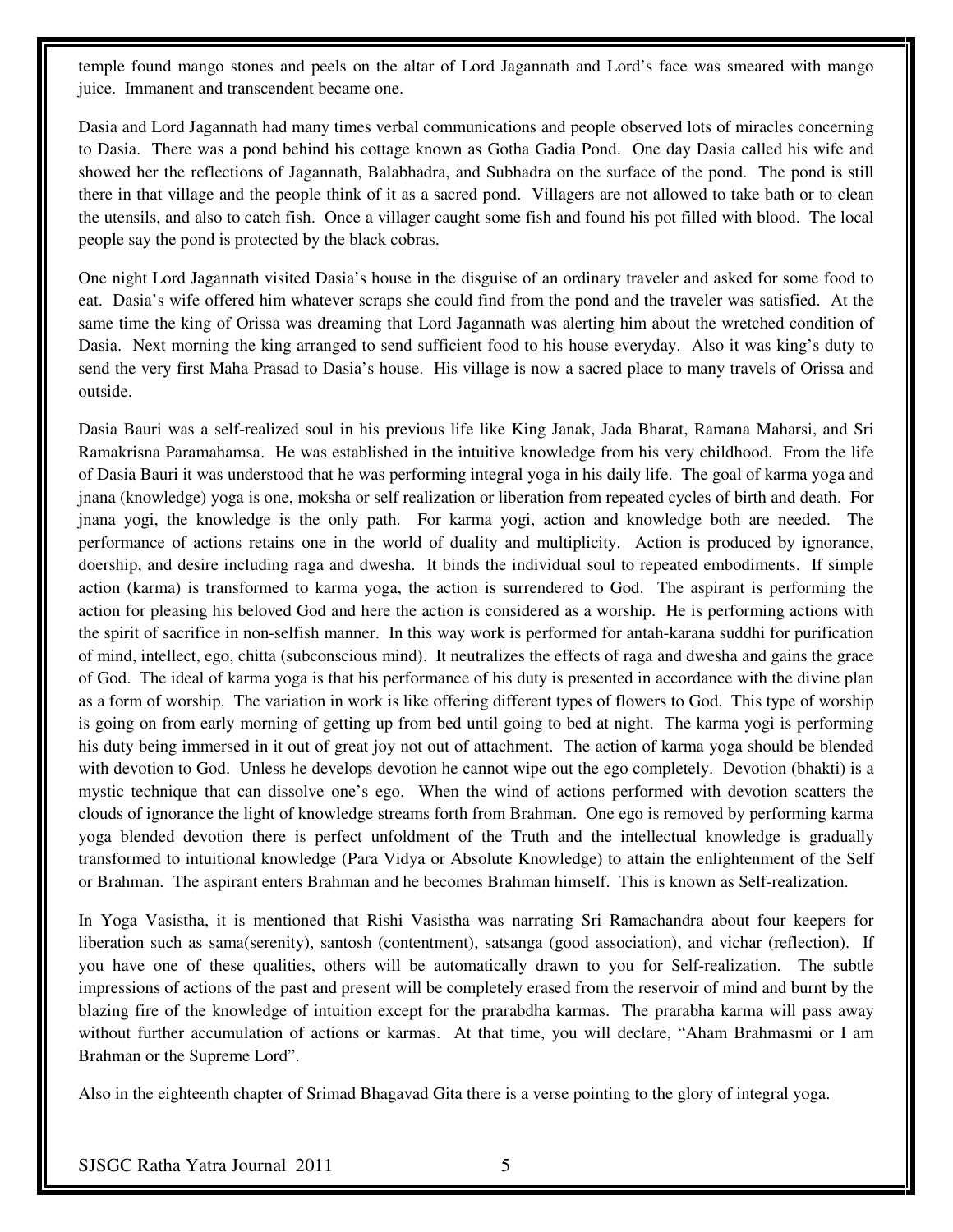#### Manmana bhava, Madvakto, Madyajee Mam namaskuru

Mamevaisyasi satyam te pratijani priyosi Me.

Manmana bhava, let your mind flow toward meditation. It is Raja Yoga. Madvakto bhava, be devotee of Mine refers to bhakti yoga or devotion. Madyajee , perform sacrifice for Me, refers to karma yoga with dedication. Mam namaskuru, dissolution of ego, is the climax of jnana yoga.

Santha Dasia demonstrated the true path of God realization. He was born in the low caste of Hindu religion as shudra but his qualities exceeded those of the high cultured bramhins. While living, he realized Brahman, the Supreme Lord both in his immanent (with attributes) and transcendental (attributeless) forms. Chandogya Upanishad declares, "yo vai bhuma tat sukham nalpe sukham asti." When there is unconditioned Atman, there alone lies bliss. There is no happiness in the petty objects of the senses.

Hari Om Tat Sat

*Swami Adyananda Saraswati is the founder of Siva-Shakti Siddha Yoga Ashram, Cuttack, Sector 8, Orissa, India and 326 Glenpark Drive, Nashville, Tennessee.* 

*\*\*\**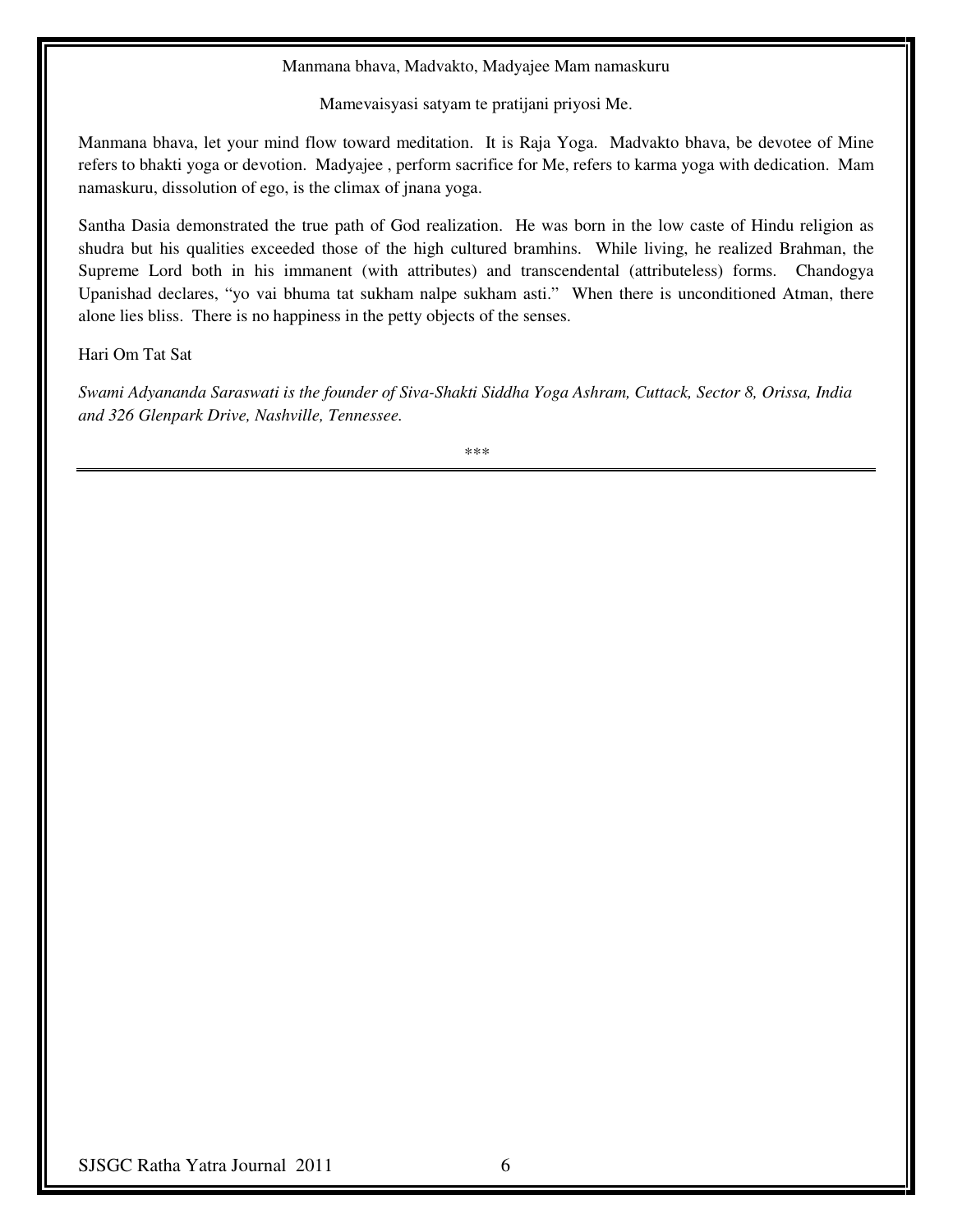# Why is the shape of the Sudarshan Chakra Like a Pillar?

**Dr. J. K. Mohapatra** 

It is well known that the four idols of the four deities adorn the gems pedestal (*Ratna Bedi*) of the Sri Mandira. The four deities are Lord Jagannath, Lord Sri Balabhadra, Mata Subhadra Devi, and Sri Sudarshan Chakra, the toothed wheel, which happens to be the most powerful weapon of Sri Vishnu, hence of Sri Jagannath.

It is the same Sudarshan Chakra which Sri Vishnu used to save the elephant when it was attacked by a ferocious crocodile. It is also the same Chakra which Lord Sri Vishnu very effectively used to save the Universe during the *yagna* of the King Dakhya Prajapati. When being unable to tolerate the dishonour of her husband, Shiva, Sati jumped into the flames of the *yagna* and committed suicide, Lord Shiva appeared on the scene. He flared up in anger, carried the dead body of Sati on His shoulders and started His Tandava Dance with terrifying pace. At this the entire universe trembled violently. The Gods, Demons, Yakhyas, human beings, all realized that the Tandava Dance will culminate in the total destruction of the universe. All of them started praying in unison to Lord Sri Vishnu and beseeched, "Lord! Save us….., Save us…..". Realising the seriousness of the situation, Sri Vishnu dispatched His Sudarshan Chakra with specific orders. Sri Sudarshan cut down the dead body of Sati into 101 pieces. Immediately Shiva stopped His Tandava Dance. The universe was saved from total annihilation. And wherever the pieces of the dead body of Sati fell, that place became a *Shakti Pitha* or *Shakti Mahapitha*. Incidentally Mata Biraja of Jajpur is the only *Shakti Pitha* in Orissa. Mata Kamakhya of Guahati, Assam, is a *Shakti Mahapitha*. For that matter there is a *Shakti Pitha* even in Pakistan.

That describes the all powerful Sudarshan Chakra in brief.

So when a devotee observes that on the left hand side of Lord Sri Jagannath, the idol of Sri Sudarshan Chakra has been installed on the gems pedestal, but the shape of Sudarshan is that of a pillar instead of a toothed wheel, then an obvious question raises its head in the mind of the devotee.

#### **- How or why or when the shape of the Sudarshan Chakra became that of a pillar? -**

O' devotees! Let us hear what the wise men have to say about this unique phenomenon.

Of course this phenomenon could not have happened without the explicit desire of Lord Sri Vishnu and hence of Lord Sri Jagannath. The following explanation of the phenomenon is based on mythology. In the Kali Yuga Lord Vishnu installed Himself as Lord Sri Jagannath at Sri Khetra. As per His expressed wish the wooden idol of Lord Jagannath has no palms and feet. As a result of which conch, mace, lotus flower as well as His powerful weapon, the Sudarshan Chakra, no longer adorned on Him. This made Sudarshan a bit proud. Sudarshan thought that even Lord Jagannath does not have the qualification to carry such a powerful weapon. The omniscient Lord Jagannath immediately knew the thoughts of Sudarshan. Lord Vishnu can not tolerate the pride of any body, even of His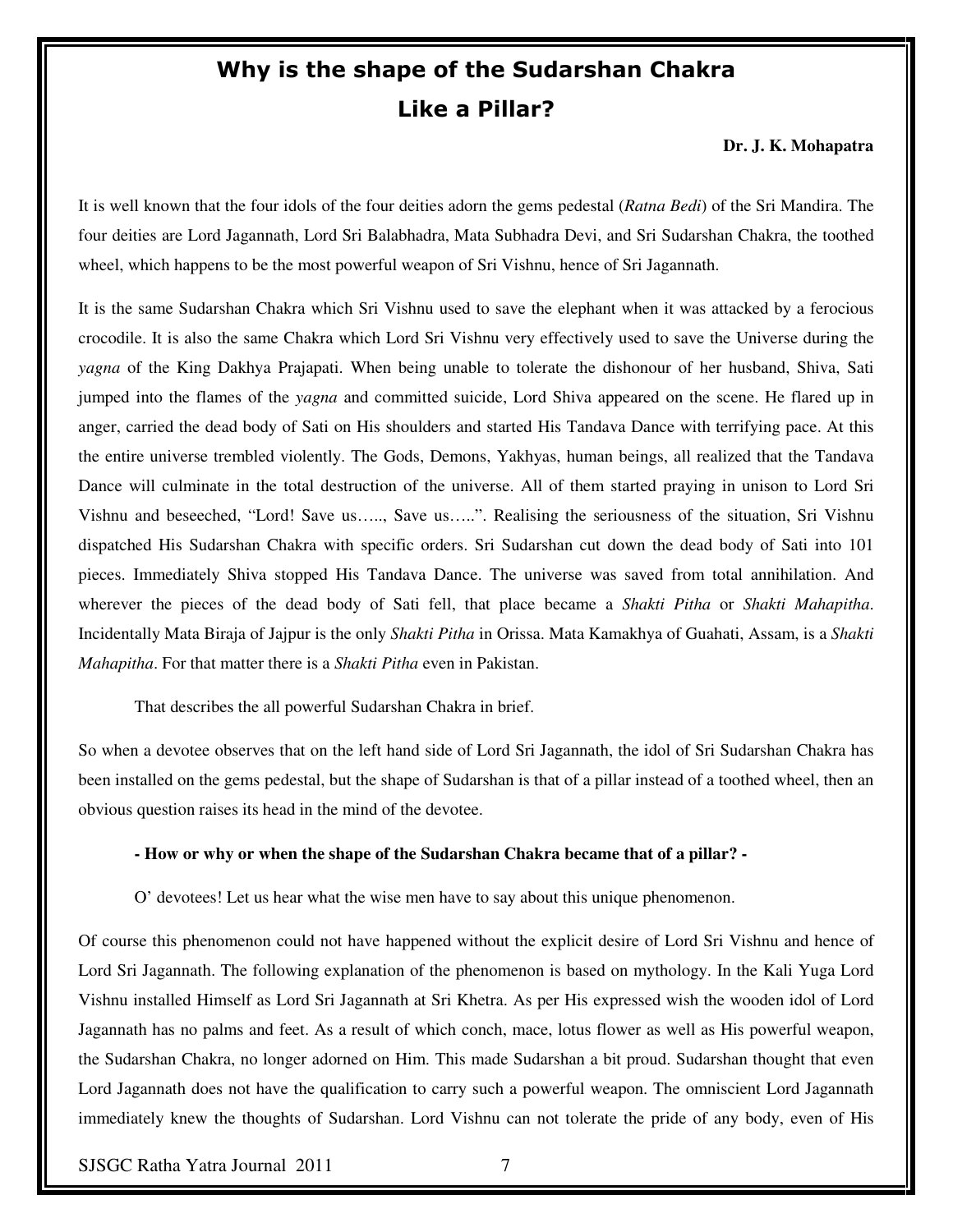devotees. To bring down to dust this pride of Sudarshan, He ordered Sudarshan to immediately go and invite Hanuman to come to Him.

When Sudarshan reached Hanuman, Hanuman instantly came to know about the self-pride of Sudarshan. Without wasting a moment he broke down Sudarshan into four pieces and carrying them he reached Lord Sri Jagannath. Hanuman lay prostrate in obeisance before Lord Jagannath and appealed, "O' Lord of the Universe! If you keep this proud Sudarshan near you, then because of his fearsome presence your devotees will not and can not come to you for your benign Darshan".

On considering the earnest request of Hanuman, Sri Jagannath took away all the powers of Sudarshan and allowed him to stay on His left side after taking the shape of a pillar. Sudarshan realized his mistake and begged apology before Lord Jagannath. Lord Jagannath was moved by the repentance and prayer of Sudarshan and blessed him by saying, "In the *Kali Yuga* you will acquire the shape of a pillar, will stay by My left side and will be worshipped. Along with this you will also be installed as Neela Chakra at the top of Sri Mandira so that even before entering Sri Mandira, the devotees will be able to see you and attain salvation".

Because of this, right from the inception of Sri Mandira, Sudarshan adorns the gems pedestal as a pillar and also decorates the top of Sri Mandira as Neela Chakra.

At this point, it is worthwhile to know certain statistics about Neela Chakra. Its diameter is 14 feet. Its width is 2 inches. It has 8 radials which represent mind, wisdom, self-identity, earth, sky, sun, air and water. It is believed that sighting the Neela Chakra is equivalent to sighting Lord Sri Jagannath.

#### \*\*\*\*\*

Dr. J. K. Mohapatra is retired Dean and Professor of Physics. He now stays in Bhubaneswar, Orissa and spends his time in writing articles on religious topics.

===========================================================

**Best Complements for the Ratha Yatra** 

From Mr. Sudershan K Mittal iBusiness Inc. 712 Boneset Ct. Naperville, IL, 60540 Ph# 630-362-5679 e-mail: ibusinessinc@gmail.com

Specializing in Group Health Insurance and Export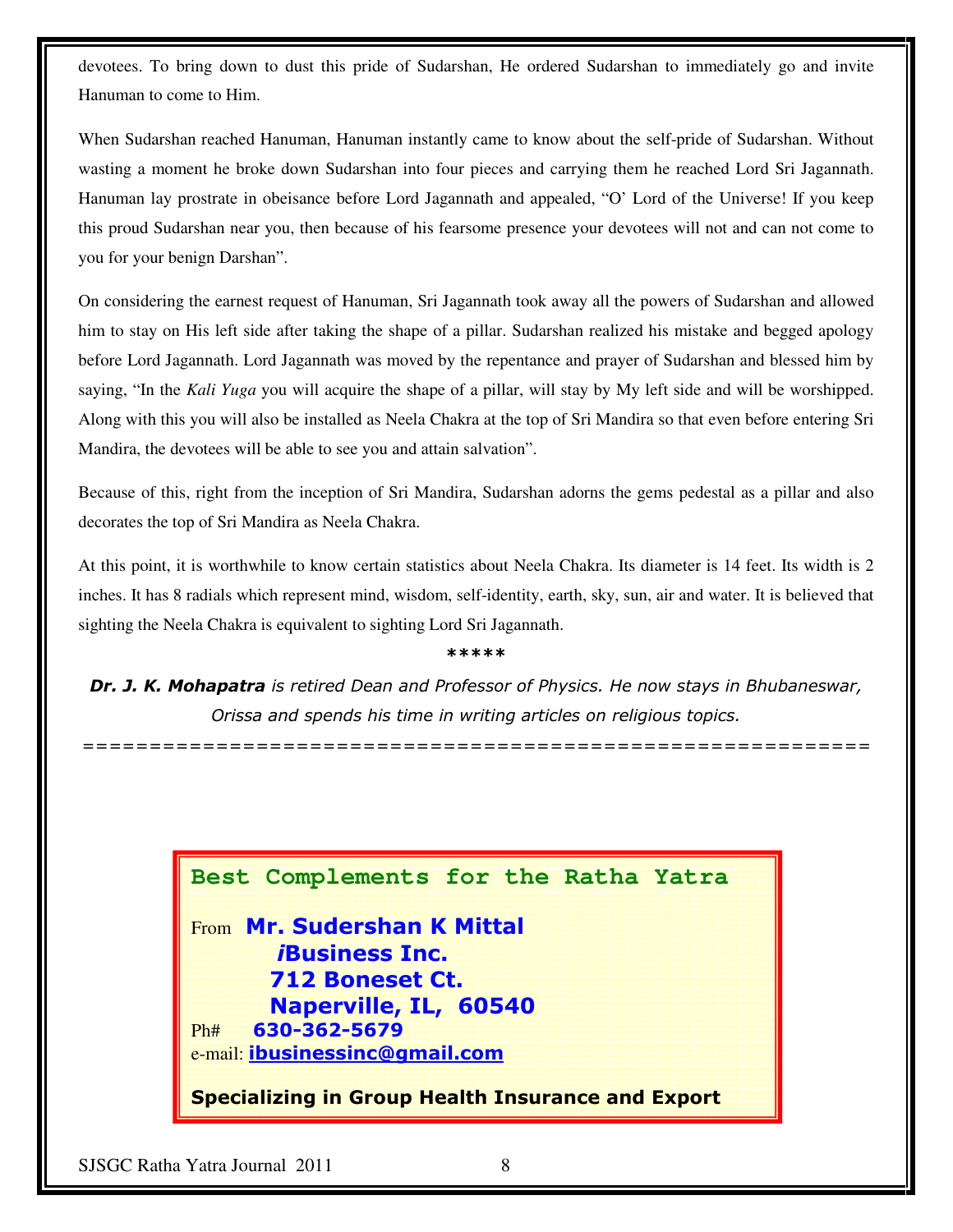# Sri Jagannath and 21<sup>st</sup> Century

#### **Nilamadhab Nanda**

The human society has come a long way from Stone Age to space age. The power of science has taken us to the moon. In this 21<sup>st</sup> century we aim to conquer other planets and explore the universe. But few things have not changed since the Stone Age such as the very start of life; a baby is still born with same level of knowledge as before, it needs to learn the same old basic knowledge of well behavior, good attitude, and superb character to lead a good life in society, and one day it dies.

This universal truth justifies why the primordial culture of Lord Jagannath, the lord of Universe, still thrives in  $21<sup>st</sup>$ century. Puri, a small town in Odisha state of India is the abode of Lord Jagannath. It is also known as the Purusottam khetra or Srikhetra, one of the Chaturdham, the four holiest places for the Hindus. Every year in the month of July millions of people from all corners of the world travel to Puri to celebrate the world famous Ratha Yatra or the car festival of Lord Jagannath. This festival is celebrated in grandiose manner with three colorfully decorated chariots built in front of the main gate of Sri Jagannath temple on the grand road of Puri. The trinity, Lord Balabhadra, Devi Subhadra, and Lord Jagannath along with Lord Sudarshan are carried from the sanctum sanctorum to the chariots in a wonderful procession (Pahandi) amidst the earsplitting sounds of traditional musical instruments, the "Haribol", "Jai Jagannath" noise from priests, and dancing of devotees. The king, the first servitor of Lord Jagannath performs the sweeping rituals (Cherapanhara) and worship Lords before start of the journey (Yatra) from the main temple to Gundicha temple, about 3 kilometers away. The crowds of millions rush to reach the rope of chariots and begin pulling the three chariots starting with the chariot of Lord Balabhadra followed by Devi Subhadra and at the end the chariot of Lord Jagannath. People from young to old caring less for possible stampede get ecstatic in pulling the chariots. Devotees do not get deterred by the hot summer temperature but determined by the deep devotion to Lords. There is no distinction between the ruler and ruled, rich and poor, casts or colors. All bow to one, the lord of universe, Sri Jagannath. All beliefs get fused to one, Sri Jagannath Culture, the "Sanatana Dharma", **VASUDHAIVA KUTUMBAKAM** - 'The whole world is but one family'.

It is not the millions visit Puri, but many more millions watch the Puri Ratha Yatra in TV, internet, and listen to radio. In addition, the Car festival is celebrated in many cities in India and around the world. As the world population grows every year the number of people and places celebrating car festival also grow. This is a very rare phenomenon seen in the whole world; no other event on the earth is celebrated in such a high magnitude. People from all paths of life irrespective of their nationality, religious background, cast, creed and color participate in this majestic festival. It is a unique show of determination, dedication, and devotion of devotees and believers to Lord Jagannath.

According to Veda, Upanished, Purans, and scriptures this Ratha Yatra is being celebrated since time immemorial after the legendary king Indradumna of Satya Yuga installed Lord Jagannath in Srikhetra Puri. This Ratha Yatra also known as Gundicha Yatra goes by the name of his queen Gundicha and the temple to which the chariots head on and the Deities stay for nine days is also known as Gundicha temple. According to Hindu mythology Satya Yuga was before Tretaya Yuga the time of Sri Ram, and Dwapar Yuga the time of Lord Krishna on the earth. Lord Jagannath is known as the "Avatari", the creator of all ten Avatars (incarnation of Lord Vishnu). HIS culture exists forever since Satya Yuga to Kali Yuga, the current time.

The most significant of all is that over the time many ancient cultures have disappeared from this world, but Sri Jagannath culture is standing high. As time passes by it attracts more and more people because the culture is based on the basic value of human life such as love, respect, unity, equality, and tolerance. Over time this culture has been enriched with the fusion of many other cultures: Hinduism, Jainism, Buddhism, Sikhism and more. This is time tested culture for the peaceful existence of human society.

Analysis of Ratha Yatra can provide a convincing example of this relevancy. During the procession (Pahandi) the sequence in which the deities are brought from Ratna Singhasan (Jewel throne) to the Chariots has great meaning to human society. Through out the year Lord Sudarshan, the celestial power, remain by the side of Lord Jagannath except during Ratha Yatra when Sudarshan sits by Devi Subhadra. Lord Sudarshan is the first deity carried by the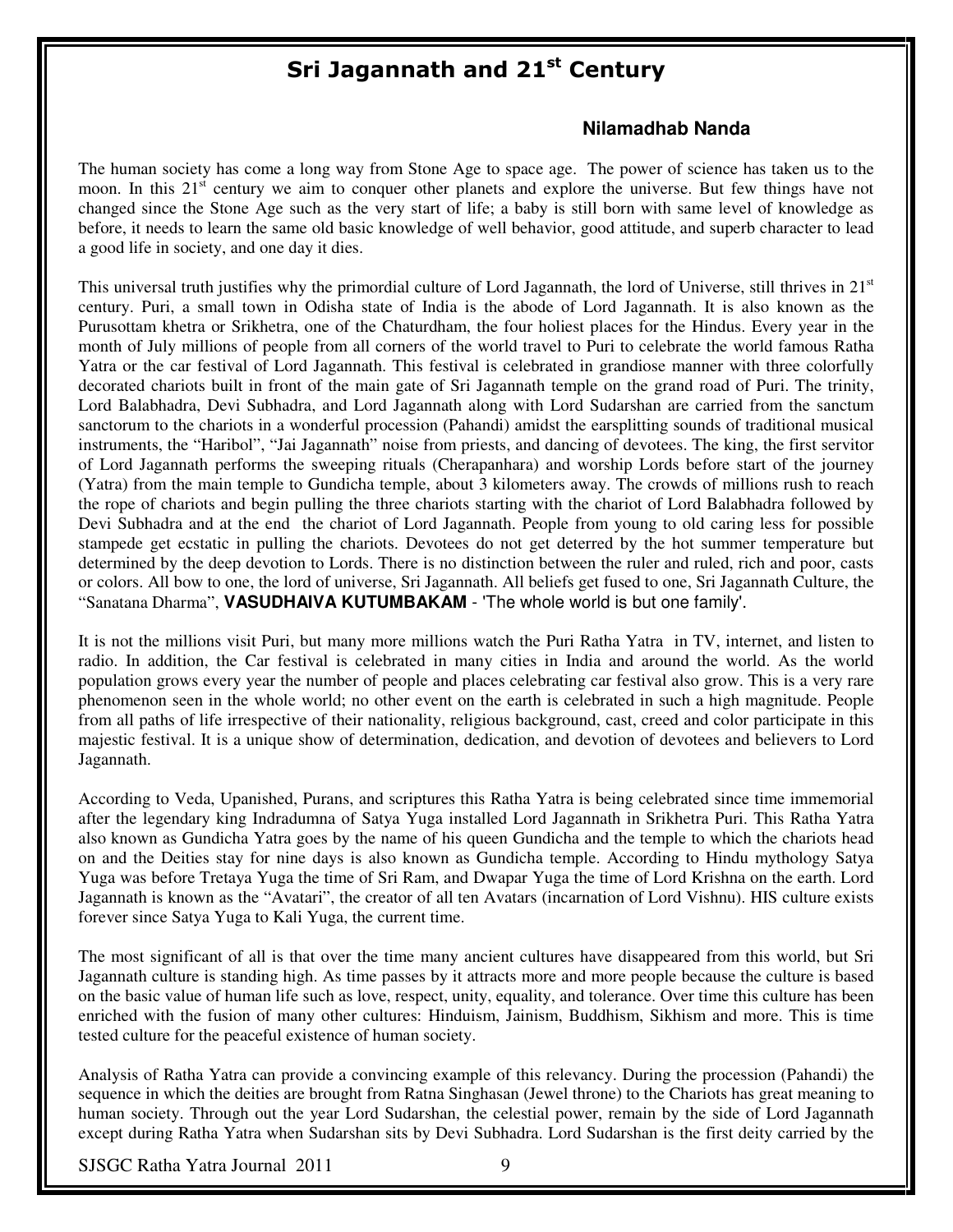servitors (Daitas) and placed on the chariot of Devi Subhadra the youngest sister. Then eldest brother Lord Balabhadra is brought to His chariot. Next Devi Subhadra is carried to her chariot followed by younger brother Lord Jagannath to His chariot. The significance of the sequence in which the deities are carried out is that the celestial power first secures the chariots and stays with the youngest one to defend her. The elder brother comes before sister and sister travels in between two brothers. This is a wonderful depiction of love, respect, and support existing in Sri Jagannath culture that is very pertinent to the human society of any age.

On the way to Gundicha temple, Lord Jagannath stops near the memorial place of His staunch devotee Bhakta Salabeg (A Muslim poet and devotee of Lord Jagannath) to pay respect. These customs symbolize the love and respect of Lord Jagannath to His devotees.

On 5th day of Ratha Yatra (Hera Panchami), Sri Mahalakshmi goes to Gundicha temple from SriMandir to visit Her husband Sri Jagannath. On the way She damages a bit of the Sri Jagannath chariot out of anger and dissatisfaction on Her Husband for leaving her alone at SriMandir and travelled with brother and sister. This is a very common phenomenon in a family.

On the return journey (Bahuda Yatra) Lord Jagannath stops for a moment at His aunt's temple (Mausai Maa Mandir) and takes His favorite "Podo Pitha" (a backed cake). On  $12<sup>th</sup>$  day of Ratha yatra when Lord Jagannath enters to Sri Mandir, Debadasis do not let Him in and humiliate him at the behest of MahaLaxmi. After lots of request and bribe by Lord Jagannath Laxmi agrees and let Him in to the temple. It is called Laxmi-Narayana Bheta. It is a common depiction of a typical squabble between husband and wife in a family.

The customs and rituals of Ratha yatra is a great example of love, respect, tolerance, co-existence with differences, the basic human values for peaceful sailing of life. This has nothing to do with time, 21st century or beyond. It is very pertinent to all ages as long as human society exists in this earth.

\*\*\* ==================================================================================

### Sponsors of Maha Pratistha 2010

| Sri Jagannath,                      | Shankar Baba (India)                     |  |
|-------------------------------------|------------------------------------------|--|
| Sri Balabhadra,                     | Mr & Mrs Satish & Ajanta Jena            |  |
| Devi Subhadra,                      | Mr & Mrs Asutosh & Rita Padhy            |  |
| <b>Lord Sudarshan</b> Deities       | Mr & Mrs Nilamadhab & Seema Nanda        |  |
|                                     | Mr & Mrs. Binayak & Sritapa Mahapatra    |  |
|                                     | Mr & Mrs Tarani & Anu Mohapatra          |  |
|                                     | Mr & Mrs Chinmaya Raul                   |  |
|                                     | Mr & Mrs Brundaban and Padmagandha Sahoo |  |
|                                     | Mr & Mrs Kuldip and Mala Mohanty         |  |
|                                     | <b>Baby Sonit Sahoo</b>                  |  |
| Sri Devi (Mahalaxmi) Deity          | Dr Sanjaya & Dr Manjushri Majumdar       |  |
| <b>Bhu Devi, Nilamadhab, Garuda</b> | Mr. & Mrs. Kamal & Padmini Khuntia       |  |
| <b>Deities</b>                      |                                          |  |
| <b>MadanMohan Deity</b>             | Mr. & Mrs. D Chakravarti                 |  |
| <b>Three Navaratnas for</b>         | Mr & Mrs Laxmidhar & Shanti Jena         |  |
| Singhasan                           | Dr Ashok & Dr Kanchan Bose (India)       |  |
|                                     | Dr Prashant & Dr Sushri Joshi            |  |
| Singhasan                           | Baby Naihara Rout                        |  |
| <b>Lord's Bastra</b>                | Mr. Biswamitra Mahajan                   |  |
|                                     | Mr & Mrs Sambeet Dash                    |  |
|                                     | Mr & Mrs Ravi Duburi and Lipi Pati       |  |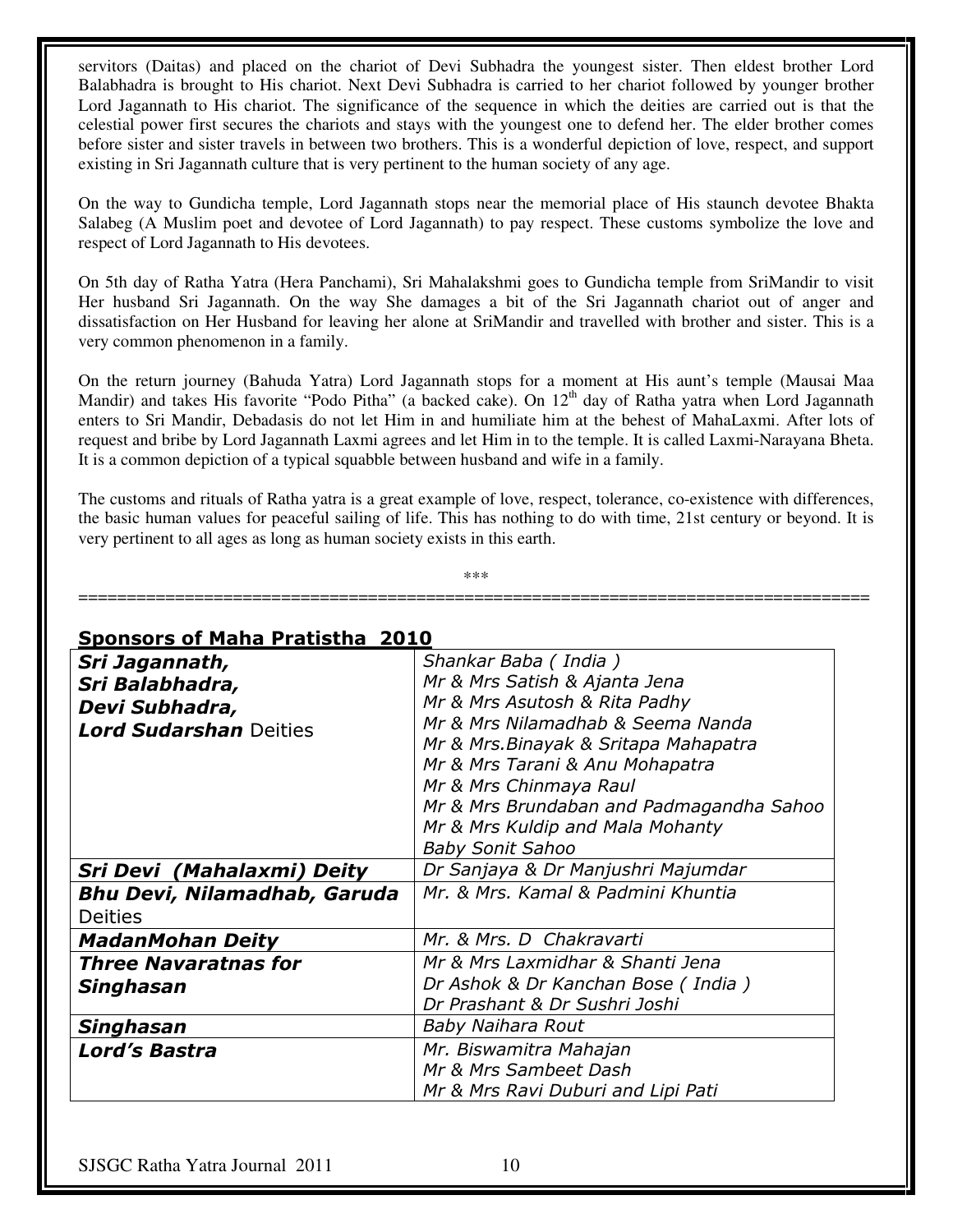# *Ratha Yatra Facts*

# **Padmini Khuntia**

It is interesting to know some facts regarding the world famous festival called " Ratha Yatra" of Puri, Orissa; celebrated every year during the month of July. This article is for information only.

| <b>Questions</b>                               | <b>Answers</b>                               |  |
|------------------------------------------------|----------------------------------------------|--|
| How the Ratha Yatra came to the picture?       | The Lord Jagannth himself asked the King     |  |
|                                                | Indradyumna to start it.                     |  |
| When the Ratha Yatra takes place?              | Month of Asadha fromSukla Pakhya Dwitiya     |  |
|                                                | for nine days called the Ratha Yatra         |  |
| What are the other names of Ratha Yatra?       | Ghosa Yatra, Navadina Yatra, Mahadevi        |  |
|                                                | Yatra,<br>Sri Gundicha Yatra, and Dasavatara |  |
|                                                | Yatra.                                       |  |
| When the collection of the wood starts for the | From Magha Masa Sri Panchami. The wood       |  |
| Rathas?                                        | come from a forest called Dasapala, Orissa.  |  |
| When the making of the Ratha Starts?           | From Akhaya Trutiya                          |  |
| Who are involved in the making of the Ratha?   | The untouchables, Carpenter &, Artists.      |  |
|                                                |                                              |  |
| How long does it take from start to finish?    | 58 Days                                      |  |
| What is the name of the Ratha made for Lord    | Taladhwaja                                   |  |
| Balabhadra?                                    |                                              |  |
| What is the Height of Taladhwaja?              | 40 Feet from the ground.                     |  |
| How many wheels on Taladhwaja?                 | 14 Wheels                                    |  |
| How many pieces of wood are being used in      | 763 Pieces of wood                           |  |
| making of Taladhwaja?                          |                                              |  |
| How many divisions are there in the Rathas?    | Three divisions:                             |  |
|                                                | 1. Pokharia(from the ground to the Lord's    |  |
|                                                | seat)                                        |  |
|                                                | 2. Garbhagriha (from the seat of the Lord to |  |
|                                                | Kanakamunda)                                 |  |
|                                                | 3. Parabhaddi (from the Kanakamunda to       |  |
|                                                | DadhiNauti)                                  |  |
| How many side Gods (Parswa Devata) reside      | Nine Gods. They are: Pranabhari, Ganesh,     |  |
| in the Ratha?                                  | Kartikeya, Halayudha, Natambara,             |  |
|                                                | Mukteswara, Sesadeva, Tripurari, Aghora.     |  |
| What is the name of the Sarathi of Taladhwaja? | Matali                                       |  |
| What are the names of the 4 Horses?            | Tibra, Ghora, Dirghasrama, SwarnaNabha.      |  |
| What is the color of the Horses?               | <b>Black</b>                                 |  |
| Who is the Mudhani God?                        | Naga (The snake God)                         |  |
| Who is the Protector of the Ratha?             | Bhaskara (The Sun God)                       |  |
| Who are Gate Keepers of Ratha (Dwarapala)      | Nandi, Sunandi                               |  |
| What is the name of the Pataka (Flag) on the   | Unnanni                                      |  |
| Top.                                           |                                              |  |
| What is the name of the Rope?                  | Basuki                                       |  |
| What is the color of the cloth used?           | Red & Green                                  |  |
| Which Ratha is pulled first?                   | Taladhwaja. Lord Balabhadra being the eldest |  |
|                                                | brother leads the way.                       |  |
| What is the name of Lord Jagannath's Ratha?    | <b>NandiGhosa</b>                            |  |
| How many wheels in the Nadighosa?              | Sixteen $(16)$                               |  |
| What is the height of the Ratha?               | 44 Feet                                      |  |
| SJSGC Ratha Yatra Journal 2011                 | 11                                           |  |
|                                                |                                              |  |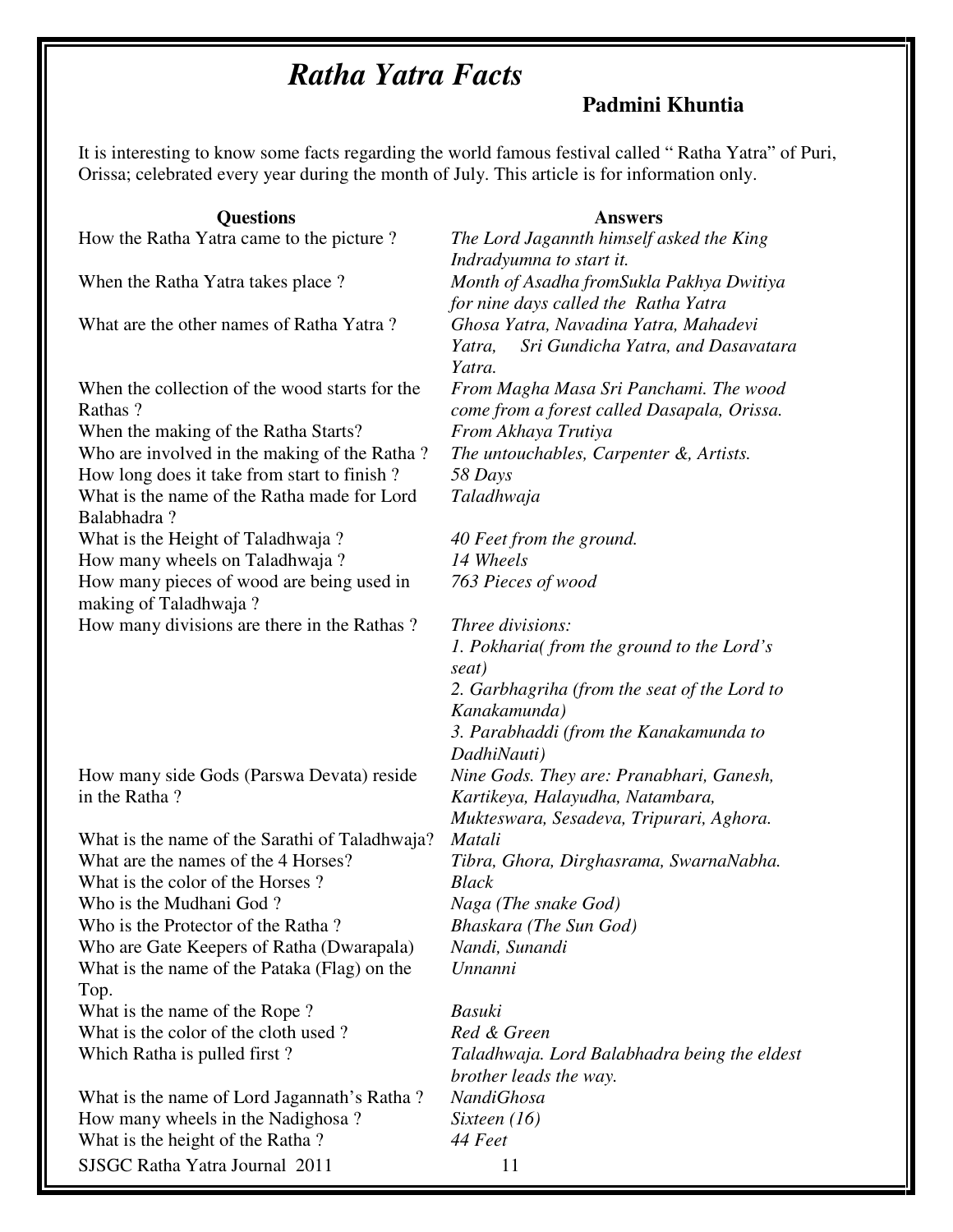Who is the protector of the Ratha ? *Garuda*  Who is the Goddess resides in the Ratha ? *YogaMaya*  Who are the DwaraPalas (The Gate Keepers)? *Jaya & Vijaya*  How many woods are used in the Ratha ? *832 Pieces*  What colors are used in the Ratha ? *Red & Yellow*  What is the name of the Pataka (The Flag) *Trailokya Mohini*  What symbol is there in the Pataka ? *Hanuman (The son of Pawan*  What is the color of the Horses ? *White*  What are the names of the Horses ? *Sankha, Balahaka, Sweta & Haritaswa*  What is the name of the Sarathi ? *Daruka*  Who are the side Gods (Parswa Devata) in the Ratha ?

What is the name of the Rope? *SankhaChudda*  What is the name of Devi Subhadra's Ratha ? *DarpaDalana*  What is the height of the Ratha ? *33 Feet*  How many wheels in the Ratha ? *12 Wheels*  How many pieces of wood are used in making of the Ratha ? Who is the Sarathi ? *Arjuna*  What is the color of the Horses ? *Light Brown*  What are the names of the Horses ? *Rochika, Mochika, Jita, Aparajita*  Who is the protectors of the Ratha ? *JayaDurga & Ugra Chandi*  What is the name of the Pataka ? *Nadambika*  How many Parswa Devata in this Ratha ? *Nine (9) Gods: Sarba Mangala, JayaDurga,* 

Who are Gate Keepers (Dwara Palika)? *Ganga & Jamuna*  What is the color of the Clothes ? *Red & Black* What is the name of the Rope ? *Swarna Chuda*  Who else rides with Devi Subhadra in her Ratha ? What is the distance they ride in the Ratha? Where do they go for the Ratha Yatra ? *Gundicha Mandir also called( Adapa* 

While the Lords are at Sri Gundicha Mandir who gets worshipped at the Sri Mandira ?

*Hanuman in the pose of carrying Lord Rama & Laxman, Pancha Mukha Hanuman, Narayana, Srikhrishna,Gobardhandhari, Chintamani, Raghaba, Nrusimha & Rudra 593 Pieces* 

*Barahi, Adasara, Harachandi, Smasana Kali, Bimala, Bindha Baseli, BanaDurga For the safety Lord Sudarshan rides with the Goddess Mandapa) The Birth place of the Lords. Sri Devi, Bhoodevi & Madhaba.* 

Although, I grew up in Puri, saw Ratha Yatras many times, yet I had no knowledge about all the information concerning the famous Car Festival . As they say it is better late than never. I hope it will help our readers to know little something about our great tradition which is going on for centuries and will continue for many to come.

At the Service of the Lord.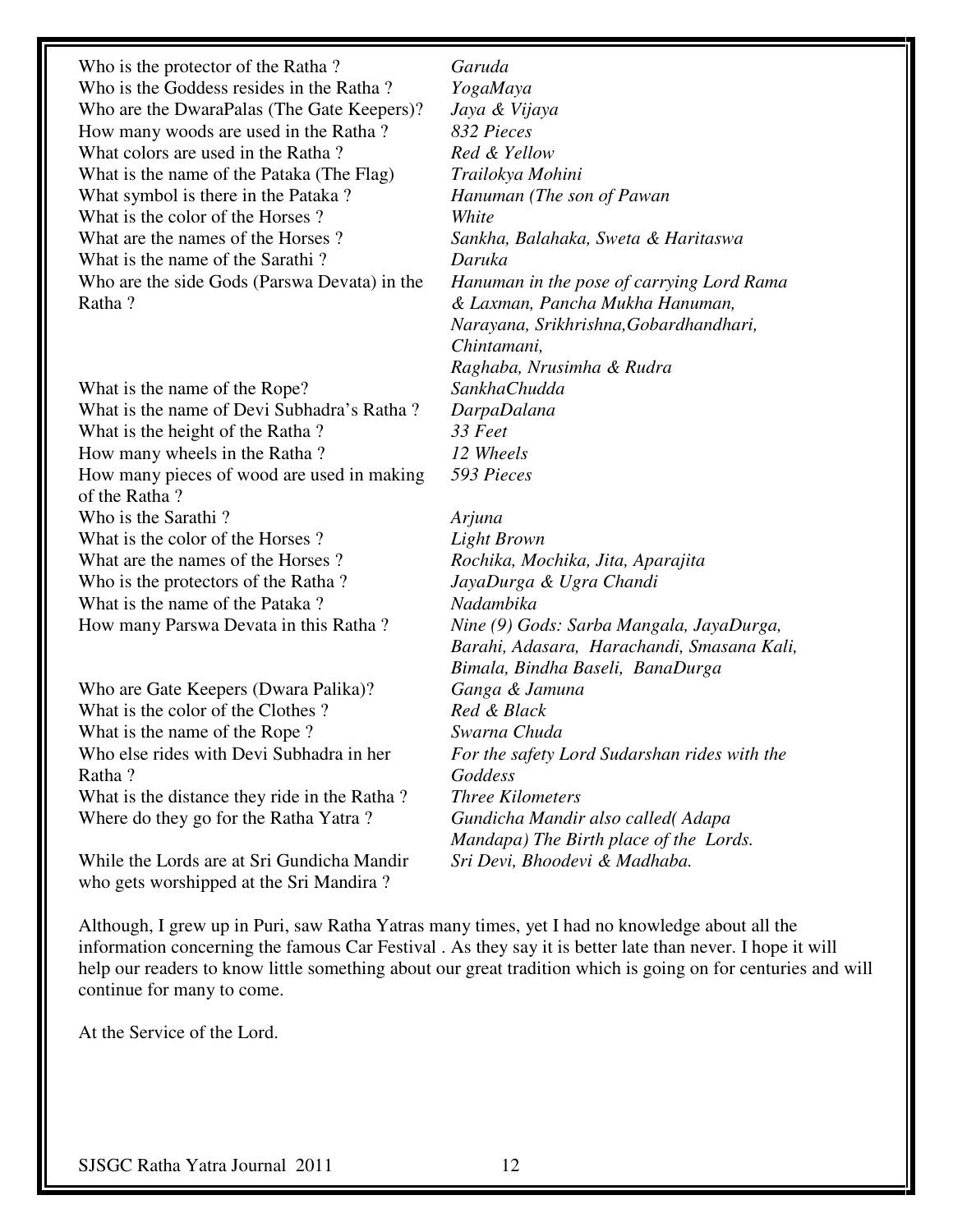## **Divergence Ms. Pratima Rani Dash**

At the dawn-

Purple sun in the womb of horizon peeps to see the world of beauty, diverges the rays at infinity, converges the ideas for His duty ….. (Sarba Dharman Parityajya Mamekang saranang braja …) Ahang twam sarba papebhya mokshyaisyami Ma socho)

As the day drives slowly … attracts the crowd for that rally …. greedy for love & devotion His great will for revolution controls and erodes as His solution-

In the stormy nights ….. When the life boat is in difficulty nourishes and nurtures like a mother in the ocean of peace and cheer flows the nectar through flowers vein diverges the fragrance through the glen moving His sacred flag high above He is calling us, let's move, Let's move ….

At night's wonder (death) In a dreamy Island Crown of joy you have to wear with dazzling quarries whats and where, relatives in memory fro and near diverge the spirit in dead silence, the singing nature urged to hearworld's wonder in the heart of oyster ! Jagannathye Namah …. Oh! You can embrace Him He is coming too near!!! too near!!!

> Asst. teacher M.P.K. Girls' High School Baripada, Mayurbhanj Orissa, India

### **Poems I have seen You Ms.Nilima Barik**

O Friend of my heart from ages, there is no word remains to describe you.

I have seen you, in the blue sky, in the rising sun, in nature's view.

I have seen you, in the soul of Panchali when the heaps of clothes made her speechless fully.

I have seen you, in the heart of the boatman who cleans your lotus feet with great devotion.

I have seen you, in the scriptures of Buddha which tells the human being truth and non-violence with the great sound of tuba.

I have seen you in my unversed mind, the sweet black face, and the unexplained round eyes, with your brother and sister, in the midst of the world's bind.

Have you seen? Your world, full of illusion, tight bonding of stress and strain, peace is a dream, like the midnight sun.

Come and save your creation, riding black and white horse, with your brother, and make the harmony, keeping together.

Asst. Teacher, M.P.K. Girls' High School Baripada, Mayurbhanj, Orissa (India)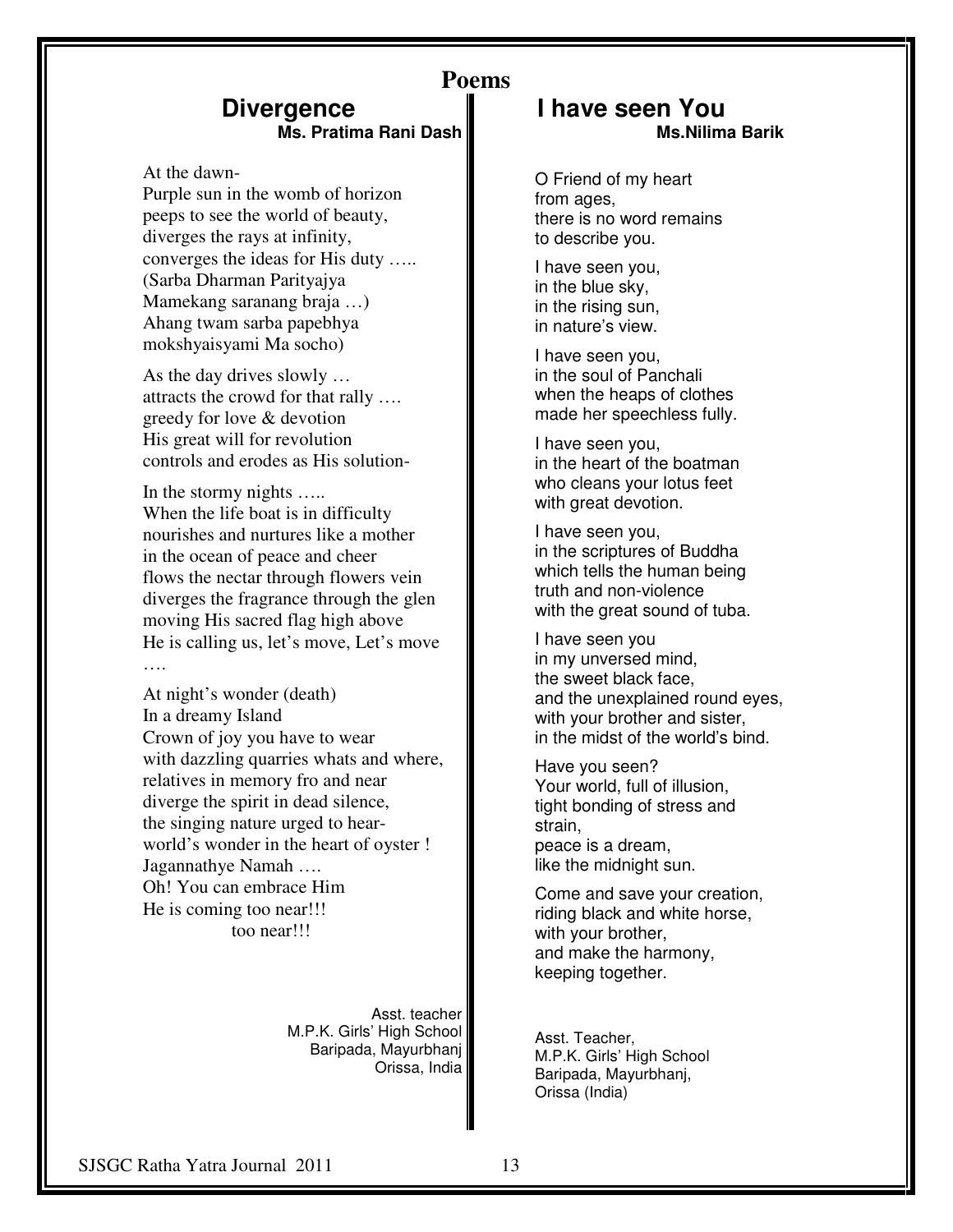# BRAHMANICAL CONFIGURATION AND BUDDHIST ORIGIN OF LORD JAGANNATH- A COMPARATIVE STUDY

### *Ratikanta Mohanty*

It has happened in case of many scholars and historians inculcating a sense of controversy so as to depose the exact historicity of the Universal God Lord Jagannath, who is omnipresent omniscient and omnipotent, eternally existent, a conscious form and always blissful. The infighting still continues in the thought process of many scholars and dwelling in the arena of brahmanical conception, amalgamated in to the thought process of the Buddhist extravaganza of excellence.

Most of the European scholars and even many Indian Historians, scholars and researchers strongly depose their views in favour of the Supreme Shrine of Lord Jagannath of Puri to be of Buddhist origin. However in contradiction to the above arguments many seers, scholars and Historians are in favour of the Brahmanical configuration of Lord Jagannath in the vedic orientation.

### **Arguments in favour of brahmanical configuration:**

Dr. S. N. Rajguru although had his earlier vies about the tribal origin of Lord Jagannath, later on held the view based on scientific interpretation and iconographic feature that "the original deity of Purusottam was the four-armed Vishnu called Madhaba or Nilamadhaba.

It was Sankaracharya who visited Puri during the reign of Yajati Keshari (Madalapanji reveals the fact) claimed the cult of Vishnu in this holy land of Puri.

Sri Satchidananda Mishra has stated that "The word Jagannatha occurs at several places of the book and nowhere if could imply and image of deity. Xxx in Jnanasiddhi, jagannath takes the meaning of Guru, the ultimate object of adoration. That has nothing to do with the deity of Puri.

In early Oriya literature of the  $15<sup>th</sup>$ -16<sup>th</sup> century and in some contemporary Bengali works, Jagannath of Puri has been stated to have assumed Buddha Rupa i.e. the form and appearance of Buddha not Jagannath as Buddha. Jayadev mentions this in his Gita Govinda.Mr. Jagabandhu Parhi, an exponent of the Jagannath cult has mentioned in his work "The Buddhist Origin theory repudiated" that.

"The early Vaisnavas of Orissa portrayed Jagannath as Sunya Purusha and therefore has to interpret the figure of Jagannath as the void or formless. Xxx Thanks to Indian Historians, right from Babu Manamohan Chakravarti onwards as well as recent European scholars who carried historical research in true perspective that it did not take long time to reveal the truth. The veil was eliminated by constant fact finding missions and interactions, which resulted in production of a good number of books and research papers. How the early revolution of jagannatha as Purusottama, the greatest Purusa, worshipped as Madhava in the medieval period has been clearly established and evolution of Purusottam Jagannatha from the earlier Madhava cult has settled in the minds of scholars."

#### **Arguments in favour of Buddhist origin:**

"Pranipatya Jagannatham Sarvajinavarasitam Sarva Buddhamyam Siddhivyapnam Gagnopaman"

(Jnanasidhi)

In fact the Buddhist origin of Lord Jagannath was first focused by Stevenson followed by general Cunningham, Cunningham has stated in his work "Ancient geography of India" that.

"The three Shapeless figures of Jagannath and his brother and sister are simple copies of symbolical figures of Buddhist triad- Buddha, Dharma and Sangha of which the second is always represented a female. The Buddhist origin of the Jagannath figures is proved beyond all doubt by their adoption as the Brahmanical avatar of Buddha in the annual almanacs of Mathura and Benaras".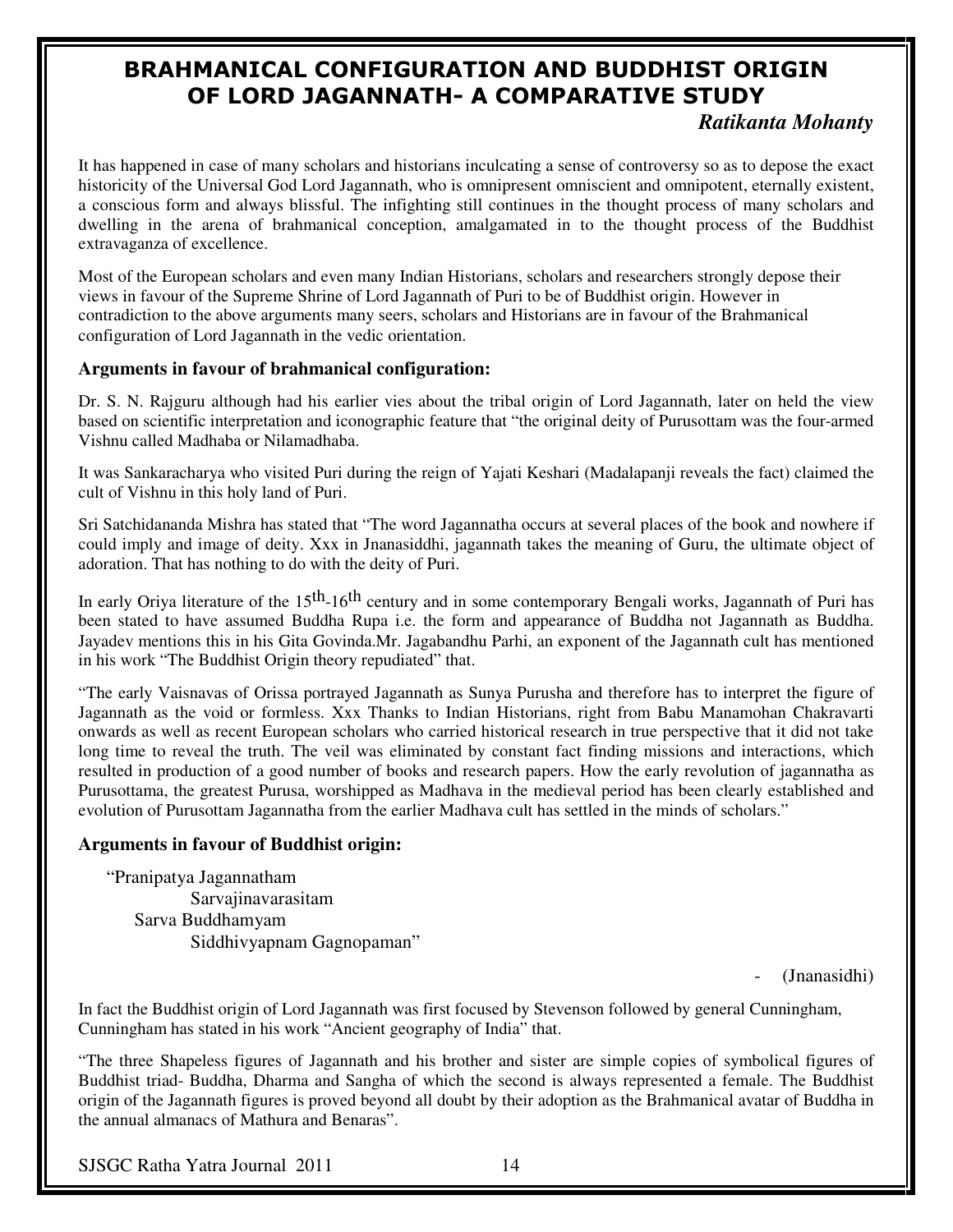Also his monograph on Bhilsa topes General Cunningham has written that "the shape of the images was derived from two Buddhist symbols viz. an open Trisula Placed on a wheel". This view of Cunningham is supported by Court Gobet D' Alviella in his work "The Migration of symbols" has stated that.

"A transformation of the same kind but still more accentuated, is observable in three famous idols of Puri, which General Cunningham long ago proved to be three ancient Trisulas. These emblems were doubtlessly a great object of popular veneration at the period when Puri was a Buddhist Sanctuary. When Brahmanism came to establish itself there, it contended itself with changing them by means of a few slight alternations into the image of Vishnu, or rather Jagannath, and his brother and sister."

According to Sir William Hunter in his work "The Indian Empire" "Jagannath represents with unmistakable clearness that coalition of Brahmanic and Buddhist doctrines which forms the basis of Vishnu worship. In his temple are three rude images, unconsciously representing the Brahmanical triad. His car festival is probably a once conscious reproduction of the tooth festival of Buddhist, although its original significance has dropped out of sight. The Chinese pilgrim Fa-Hian gives an account of the yearly procession Buddha's sacred tooth from its chapel to

shrine some way off, and of its return after a stay there. This was in the  $5<sup>th</sup>$  century A.D. but the account applies so exactly to the car festival of Jagannath at the present day that Fergusson pronounces the latter to be a mere copy."

Ferguson in his work "History of Architecture" in two volumes has ventured to write. "Everything at Puri is redolent of Buddhism, but of Buddhism so degraded as to hardly recognizable by those who know the faith in its older and purer form".

Sir Monier Willam in his work "Buddhism" has stated that "Vaishnavism took care to adopt all the poplar features of Buddhism. It vied with Buddhism in inculcating universal, love, toleration, liberality benevolence and abstinence from injury. It preached equality, fraternity and even in some cases the abolition of caste distinctions. It taught succession of incarnations or rather descents (Avatar) of divine beings upon earth (as Buddhism taught a succession of Buddha) and it even adopted the Buddha himself as one of the incarnations of Vishnu. This indeed is the best explanation of what has happened at Puri, in Orissa where a temple once dedicated to Gautam Buddha and supposed to contain a relic of his burnt body, was afterwards dedicated to the Jagannath from Krishna and supposed to enshrine one of his bones and where low caste and high caste both eat together the food cooked in the house of that popular God."

Even Dr. Savapalli Radha Krishnan has focussed on this particular aspect of Lord Jagannath and is said to have stated.

"The transition of Buddhism into Vaishnavism may be seen at Puri, Orissa where temple originally dedicated to Gautam Buddha is now a dwelling of Krishna in the form of Jagannath."

Dr. Hopkins in his work "Religions of India" has categorically stated that – Jagannath temple was once dedicated to Buddha. Name, temple and idol-car are now all of Vishnu's. The editors of the imperial Gazetteer of India in 1907 have described Lord Jagannath as "The Unconscious representative of coalition of Brahman and Buddhist doctrine, who is to the devout Hindu the very type of the Vaishnav faith. On the yellow shores, where beats of the eternal unresting surf, millions of pilgrims collect once a year to render homage to the God whom they ignorantly worship with ritual that once was purely Buddhist."

Some Indian scholars are seen to be in per with the British Historians to argue in favour of the Buddhist origin of Lord Jagannath.

Er. Manmohan Ganguly in 1912 has supported the Buddhist origin of Lord Jagannath as saying "opinion is not divided as to the theory that Buddhism is at the root of the conception of Jagannath."

Rejendralal Mitra in his work "Antiquities of Orissa" (1888) proclaims "Looking moreover to the history of Buddhism in other parts of India and the way in which the Buddhist doctrine of Identity of the human soul with the divinity was appropriated by some of the vedanties, the Buddhist belief of the sanctity of the bo' tree made a part of the Hindu religion, the Buddhist repugnance to animal sacrifices taken up by the Vaishnavas and the Buddhist emblems. Budhist sacred places and Buddhist practices appropriated to Hindu usages, it as impossible to resist the conclusion that Puri was like Gaya, a place of Buddhist sanctity and gradually converted to Hinduism."